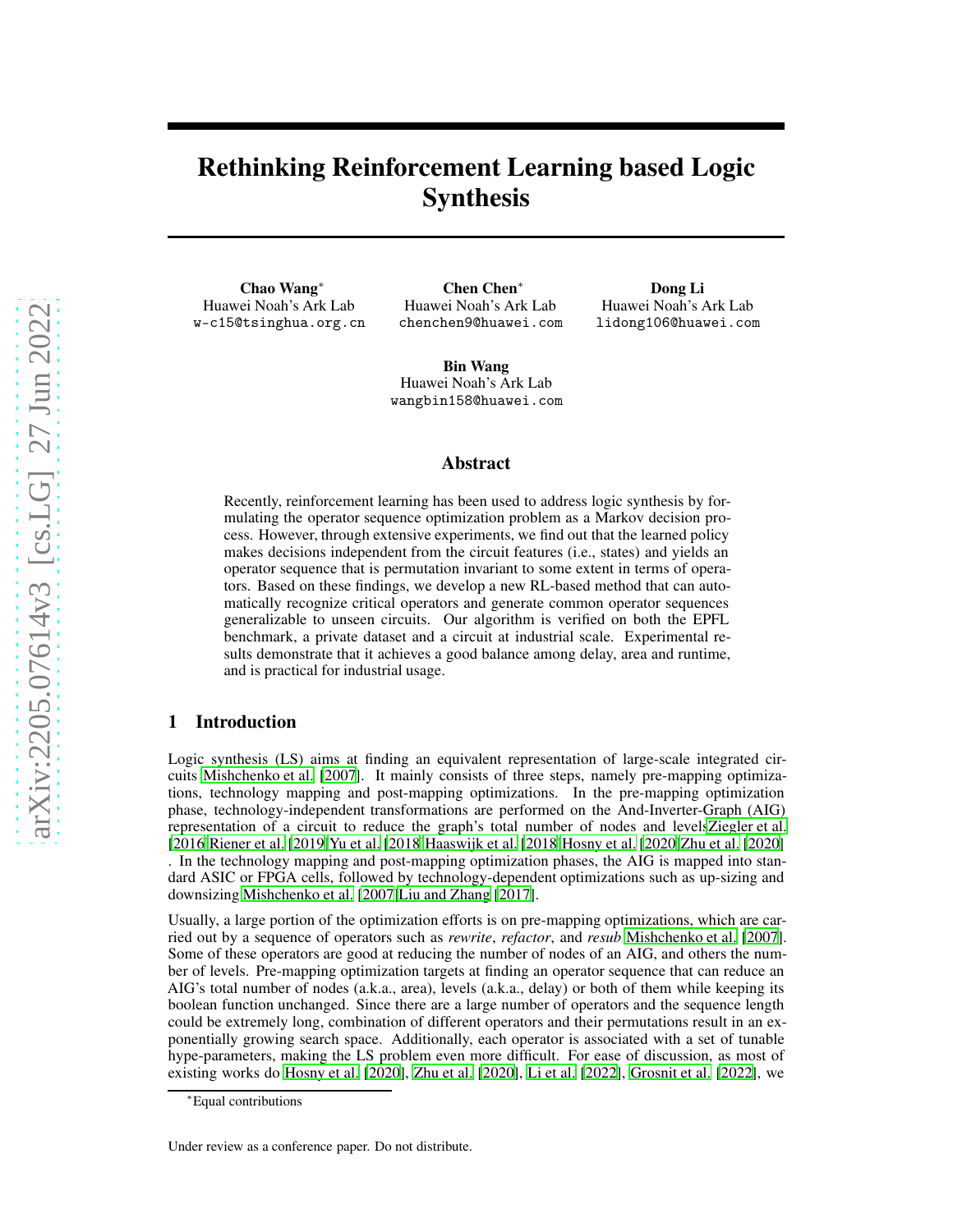herein only consider the operator sequence optimization, setting each operator's hype-parameters as default. There are a number of pre-mapping optimization sequences, among which *Resyn2* is a well-known one.

As LS is a sequential decision making problem, some recent works formulate it as a Markov decision process (MDP) [Liu and Zhang \[2017](#page-8-7)] and use reinforcement learning (RL) algorithms to attack it. RL learns a control policy that determines which operator to use at different states, where states are feature vectors of the current AIG. [Hosny et al. \[2020\]](#page-8-5) extracts some statistical features as the feature vector. In contrast, [Zhu et al. \[2020\]](#page-8-6) and [Haaswijk et al. \[2018\]](#page-8-4) transform an AIG into a feature vector using graph neural networks (GNN). The policy is learned in a trial-and-error manner, maximizing s long-term accumulated reward, which is defined as a function of the AIG's reduced number of nodes or levels. Experiment results demonstrate their efficiency in terms of area or delay reduction. However, runtime of these algorithms is completely ignored. All of these methods train a different policy for different circuit online and then choose the best-performed one among tens or hundreds of online evaluation trials. The training and evaluation procedures often take hundreds of or thousands of times the runtime cost of *Resyn2*, which is totally unacceptable for real applications.

Based on these works, we conduct extensive experiments and have two basic findings: (1) decisions made by the RL policy do not depend on circuit features; (2) permutation of these operators have little effect on the final performance. These findings reveal that: 1) it is unnecessary to extract circuit features 2) though LS has an exponentially growing search space, the loss surface is somewhat flat, since permutation of operators in the same sequence has little effect on the final performance.

Based on these findings, we develop a new method that can automatically recognize critical operators and generate a common sequence for different circuits. The method consists of two major steps, where the first step learns a shared policy for a number of circuits (served as a training dataset), and the second step searches for a best-performed common sequence based on the learned policy. Different from previous RL-based methods that recommend a different operator sequence for different circuit, the common sequence can be directly used to optimize unseen circuits without online learning or further adaptation, saving lots of time. Extensive experiment results demonstrate that our method is capable of finding a common sequence that achieves good performance in terms of area or delay reduction and significantly reduce the runtime. The common sequence can be directly integrated into ABC [Mishchenko et al. \[2007](#page-8-0)], a well-known LS tool, as a substitute for *Resyn2*, without modifying the ABC architecture.

The remainder of this paper is organized as follows. Section [2](#page-1-0) gives a brief introduction to LS and RL. Section [3](#page-2-0) elaborates our basic findings on RL based LS. Section [4](#page-5-0) introduces our proposed method. Section [5](#page-6-0) presents experiment results and section [6](#page-7-0) concludes this paper.

# <span id="page-1-0"></span>2 Background

#### 2.1 Logic Synthesis

The whole process of LS can be divided into three stages, i.e., pre-mapping optimizations, technology mapping and post-mapping optimizations. The pre-mapping optimization stage is at the core of the LS process. There exist a rich set of optimization operators, such as *rewrite*, *refactor*, and *resub*. Some of these operators are good at reducing the number of nodes of an AIG, and others the number of levels.

An AIG often has thousands of or even millions of nodes, and the number of levels can also be large. Most of these operators optimize an AIG by iteratively replacing the subgraph rooted at a chosen node with a new subgraph that has less number of nodes or levels, where the root node is selected in a topological order. In this way, the whole AIG could be optimized [Mishchenko et al. \[2007\]](#page-8-0). As some operators are good at reducing area and some delay, it is necessary to design an operator sequence that can make full use of different operators. As the length of an operator sequence could be large, the search space grows exponentially with the sequence length.

#### 2.2 Reinforcement Leaning

MDPs [Sutton and Barto \[2018](#page-8-10)] are widely used to formulate discrete time stochastic control processes. Consider a MDP defined by a tuple  $(M, S, A, r, P, \gamma, H)$ , where S is the state space, A is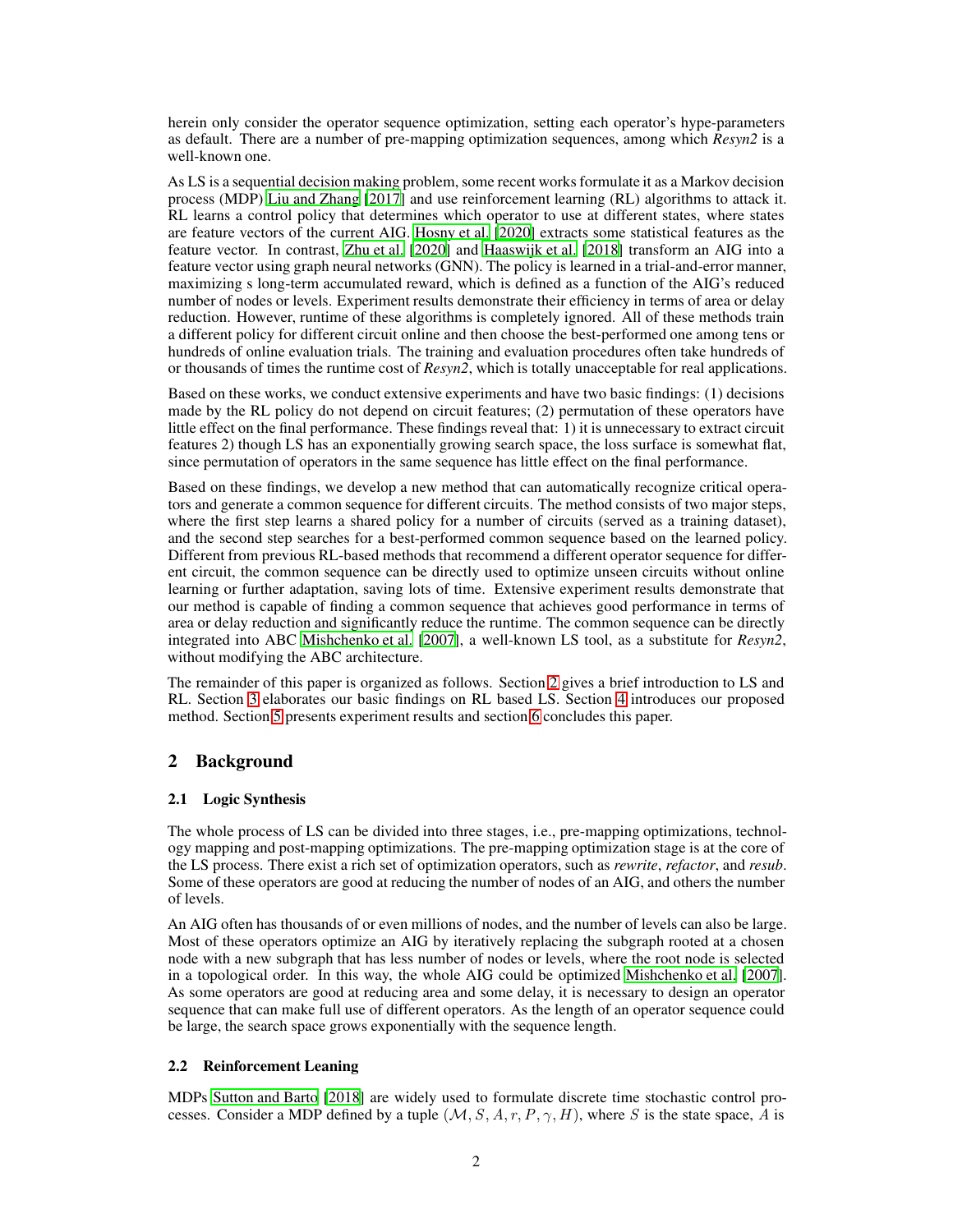the finite action space,  $r : S \times A \to \mathbb{R}$  the bounded reward function,  $P : S \times A \times S \to \mathbb{R}_{\in [0,1]}$  is the transition probability distribution,  $\gamma$  is the discount factor that we assume  $\gamma \in [0,1)$  and H is the episode horizon. The agent interacts with the MDP at discrete time steps by performing its policy  $\pi: S \times A \to \mathbb{R}_{\in [0,1]},$  generating a trajectory of states and actions,  $\tau = (s_0, a_0, s_1, a_1, \ldots, s_H, a_H),$ where  $s_0 \sim \rho_0(s)$ ,  $a_t \sim \pi(\cdot|s_t)$  and  $s_{t+1} \sim P(\cdot|s_t, a_t)$ .

The objective of a reinforcement learning agent is to find a policy that maximizes the expected cumulative discounted rewards given the initial states $_0$ :

$$
J(\pi) = \mathbb{E}_{a_t \sim \pi(\cdot|s_t), s_{t+1} \sim P(\cdot|s_t, a_t)} \left[ \sum_{t=0}^H \gamma^t r(s_t, a_t) \right]. \tag{1}
$$

REINFORCE is a RL algorithm that parameterizes the policy  $\pi(a|s)$  as a continuous function  $\pi(a|s, \theta)$  with  $\theta$  as the function parameters.  $\theta$  is updated by the policy gradient method [Sutton et al.](#page-8-11) [\[2000\]](#page-8-11):

$$
\theta = \theta + \alpha \nabla_{\theta} log \pi_{\theta}(s_t, a_t) \sum_{i=t}^{H} r_i,
$$
\n(2)

<span id="page-2-2"></span>where  $\alpha$  is the learning rate.

#### 2.3 Problem Formulation

As done in [Liu and Zhang \[2017](#page-8-7)[\]Hosny et al.](#page-8-5) [\[2020](#page-8-5)[\]Zhu et al.](#page-8-6) [\[2020\]](#page-8-6), given a circuit, LS can be formulated as a MDP, where the state space  $S$  contains all equivalent AIGs and the action space A contains available operators. In this paper, we fix the action space as  $A = \{result, result\}$ z, rewrite, rewrite  $-z$ , refactor, refactor  $-z$ , balance}, which is the same as that used by *Resyn2*. The initial state  $s_0$  is the original AIG to be optimized. Given any  $s \in S$  and  $a \in \overline{A}$ , s' is an AIG obtained by applying an operator a to AIG s. The reward function  $r(s, a, s')$  can be designed as a function of the reduced amount of area or delay after applying the operator  $a$  (e.g., the weighted summation of the reduced area or delay). Then we can leverage RL algorithms to learn a policy that can transform a circuit into a simpler one.

Different reward functions are designed in [Liu and Zhang](#page-8-7) [\[2017](#page-8-7)[\]Hosny et al.](#page-8-5) [\[2020](#page-8-5)[\]Zhu et al.](#page-8-6) [\[2020\]](#page-8-6), some encourage area reduction under a delay constraint, some encourage delay reduction, etc. For ease of discussion, in this paper, we employ two simple reward schemes, one encourages area reduction and the other delay reduction, denoted as area-first and delay-first reward schemes, respectively. Specifically, for the area-first reward scheme,  $r(s, a, s')$  denotes the ratio of the reduced area of the two AIGs s and s' over the initial area. Similarly, for the delay-first reward scheme,  $r(s, a, s')$  is the ratio reduced delay over the initial delay.

## <span id="page-2-0"></span>3 Revisiting RL-based Logic Synthesis

In this section, we dive deep into current RL-based LS methods. Specifically, we first evaluate the influence of different feature embeddings of an AIG on the LS performance, and then investigate the behavior of the learned policy during the decision-making phase. We select four circuits in the EPFL benchmark [Amarú et al. \[2015\]](#page-8-12) and four from [Mishchenko et al. \[2007\]](#page-8-0)[,Brglez et al.](#page-8-13) [\[1989\]](#page-8-13) and [Yang \[1991](#page-8-14)] as a circuit dataset, denoted as EPFL-Test. Besides, we use REINFORCE as the learning algorithm and follow similar hyper-parameter configurations as done in [Zhu et al. \[2020\]](#page-8-6).

#### <span id="page-2-1"></span>3.1 Circuit Features

Since the state is an AIG with thousands of or even millions of nodes and edges, feature extraction is needed to transform the raw AIG into a compact representation. Existing representation methods can be roughly divided into two categories.

• Statistics features [Hosny et al.](#page-8-5) [\[2020\]](#page-8-5) use the statistical information of an AIG,  $\frac{H}{H}$ rimaryI/O, #nodes, #edges,#levels,#latches,%ANDs,%NOTs], to represent the circuit. When an operator is applied, these statistics will change. Therefore, statistics embedding indeed includes some important information of the circuit.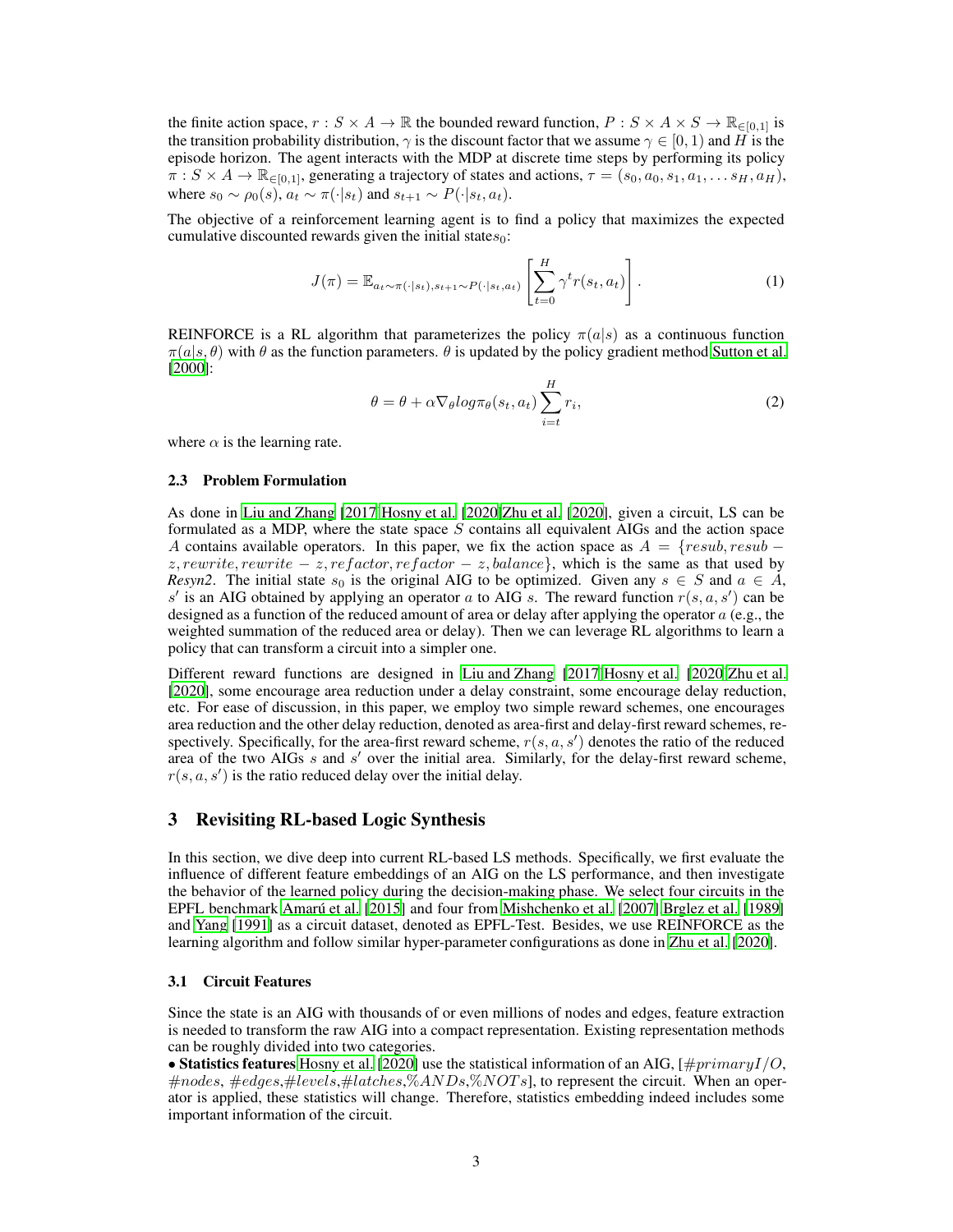|         | Results          | Init.          |                | Resyn2    | Area-first |       |                | Delay-first |       |          |                |
|---------|------------------|----------------|----------------|-----------|------------|-------|----------------|-------------|-------|----------|----------------|
| Dataset |                  | Area           | Delay          | Area Imp. | Delay Imp. | Area  | Delay          | Area Imp.   | Area  | Delay    | Delay Imp.     |
|         | log2             | 32060          | 444            | 0.08      | 0.15       | 29788 | 385            | 0.07        | 31467 | 398      | 0.1            |
|         | multi.           | 27062          | 274            | 0.09      | 0.04       | 24776 | 274            | 0.08        | 26888 | 266      | 0.03           |
|         | sin              | 5416           | 225            | 0.07      | 0.21       | 5066  | 179            | 0.07        | 5267  | 203      | 0.097          |
|         | sqrt             | 24618          | 5088           | 0.21      | 0.02       | 18995 | 5076           | 0.23        | 19552 | 5033     | 0.01           |
| Graph   | c1355            | 502            | 25             | 0.22      | 0.32       | 390   | 18             | 0.22        | 397   | 18       | 0.28           |
|         | c5315            | 1776           | 37             | 0.29      | 0.27       | 1523  | 36             | 0.14        | 1388  | 27       | 0.27           |
|         | c7552            | 1469           | 26             | 0.03      | 0.0        | 1400  | 26             | 0.047       | 1466  | 26       | $\left($       |
|         | $\overline{110}$ | 2675           | 50             | 0.31      | 0.36       | 1788  | 44             | 0.33        | 1055  | 33       | 0.34           |
|         | <b>AVERAGE</b>   |                |                | 0.1625    | 0.17       |       |                | 0.1483      |       |          | 0.133          |
|         | log2             | 32060          | 444            | 0.08      | 0.15       | 29730 | 390            | 0.016       | 31545 | 382      | 0.14           |
|         | multi.           | 27062          | 274            | 0.09      | 0.04       | 24627 | 263            | 0.09        | 26853 | 274      | 0.0            |
|         | sin              | 5416           | 225            | 0.07      | 0.21       | 5076  | 181            | 0.06        | 5330  | 201      | 0.10           |
|         | sqrt             | 24618          | 5088           | 0.21      | 0.02       | 19318 | 5031           | 0.22        | 19439 | 5021     | 0.01           |
| Stat.   | c1355            | 502            | 25             | 0.22      | 0.32       | 390   | 18             | 0.22        | 389   | 18       | 0.28           |
|         | c5315            | 1776           | 37             | 0.29      | 0.27       | 1643  | 37             | 0.07        | 1361  | 28       | 0.24           |
|         | c7552            | 1469           | 26             | 0.03      | 0.0        | 1447  | 26             | 0.01        | 1469  | 26       | 0.0            |
|         | $\frac{110}{2}$  | 2675           | 50             | 0.31      | 0.36       | 1787  | 43             | 0.33        | 1833  | 33       | 0.34           |
|         | AVERAGE          | $\blacksquare$ | $\blacksquare$ | 0.1625    | 0.17       |       | $\blacksquare$ | 0.127       |       | ٠        | 0.139          |
|         | log2             | 32060          | 444            | 0.08      | 0.15       | 29299 | 387            | 0.09        | 30186 | 377      | 0.15           |
|         | multi.           | 27062          | 274            | 0.09      | 0.04       | 24388 | 263            | 0.1         | 25079 | 262      | 0.04           |
|         | sin              | 5416           | 225            | 0.07      | 0.21       | 5053  | 171            | 0.07        | 5066  | 171      | 0.24           |
|         | sqrt             | 24618          | 5088           | 0.21      | 0.02       | 19250 | 5058           | 0.22        | 19331 | 4971     | 0.02           |
| Rand.   | c1355            | 502            | 25             | 0.22      | 0.32       | 392   | 17             | 0.22        | 392   | 17       | 0.32           |
|         | c5315            | 1776           | 37             | 0.29      | 0.27       | 1368  | 32             | 0.23        | 1362  | 28       | 0.24           |
|         | c7552            | 1469           | 26             | 0.03      | 0.0        | 1394  | 26             | 0.05        | 1400  | 26       | $\overline{0}$ |
|         | $\frac{110}{2}$  | 2675           | 50             | 0.31      | 0.36       | 1782  | 36             | 0.33        | 1796  | 33       | 0.34           |
|         | <b>AVERAGE</b>   |                | ÷.             | 0.1625    | 0.17       |       | ä,             | 0.1637      |       | $\equiv$ | 0.16875        |

<span id="page-3-0"></span>Table 1: LS Results of different RL-based algorithms with different feature embeddings. Each number in the Area and Delay column denotes the true value of the number of nodes or levels. Those in the "Imp." columns are the ratios of the reduced area or delay over their initial values.

• Graph features [Haaswijk et al. \[2018](#page-8-4)[\]Zhu et al.](#page-8-6) [\[2020\]](#page-8-6) propose to use not only the statistical features but also the graph embedding of an AIG. To obtain the graph embedding, each node in the AIG is firstly represented as a vector (node embedding) containing information about its node type, as well as the edge type of its two fanins. Node embeddings are then passed through two consecutive layers of graph convolution networks so that each node's neighborhood information is aggregated. The graph features is then obtained by taking the average of all the node embeddings.

We argue that both the statistics feature and the graph feature are incapable of extracting useful features. Firstly, it is obvious that the statistics feature loses too much structural information of an AIG, and it is quite possible that two thoroughly different AIGs have the same statistical features. Secondly, the current the graph feature extracting scheme is virtually ineffective and impractical. The reasons are two fold. One on hand, aggregating millions of node features into a single feature vector is still open to discussion, and computing the graph embedding requires huge computational overhead. On the other hand, most LS operators are in fact local optimization operators that iteratively choose one node each time in an AIG and replace the subgraph rooted at the chosen node (a.k.a., cut [Mishchenko et al.](#page-8-0) [\[2007\]](#page-8-0)) with a new subgraph that has the same boolean function but less nodes or levels. In principle, aggregating all the nodes information into a single vector can not guide operators to conduct subgraph replacements.

Our empirical studies also verify the above claims. We perform RL-based LS using different types of circuit features as circuit states, i.e., statistics features, graph features and non-informative features (random vectors having the same dimension as that of statistics features). For ease of denotation, we name non-informative features as random features. Experiment results are shown in Table [1.](#page-3-0) As we can see, the area and delay given by different RL algorithms are reduced by around 16%, which are similar to those of *Resyn2*. Furthermore, it seems that these RL policies can make decisions without accessing AIG states, since the policy performs well even using random features.

#### <span id="page-3-1"></span>3.2 Permutation Invariance

Since decisions are made without accessing circuit features (i.e.,  $\pi(a|s)$ ) degenerates to  $\pi(a)$ ), we guess the action distributions at different time steps are similar. To this end, we investigate the decisions made by them at different time steps. As expected, the learned policy samples an operator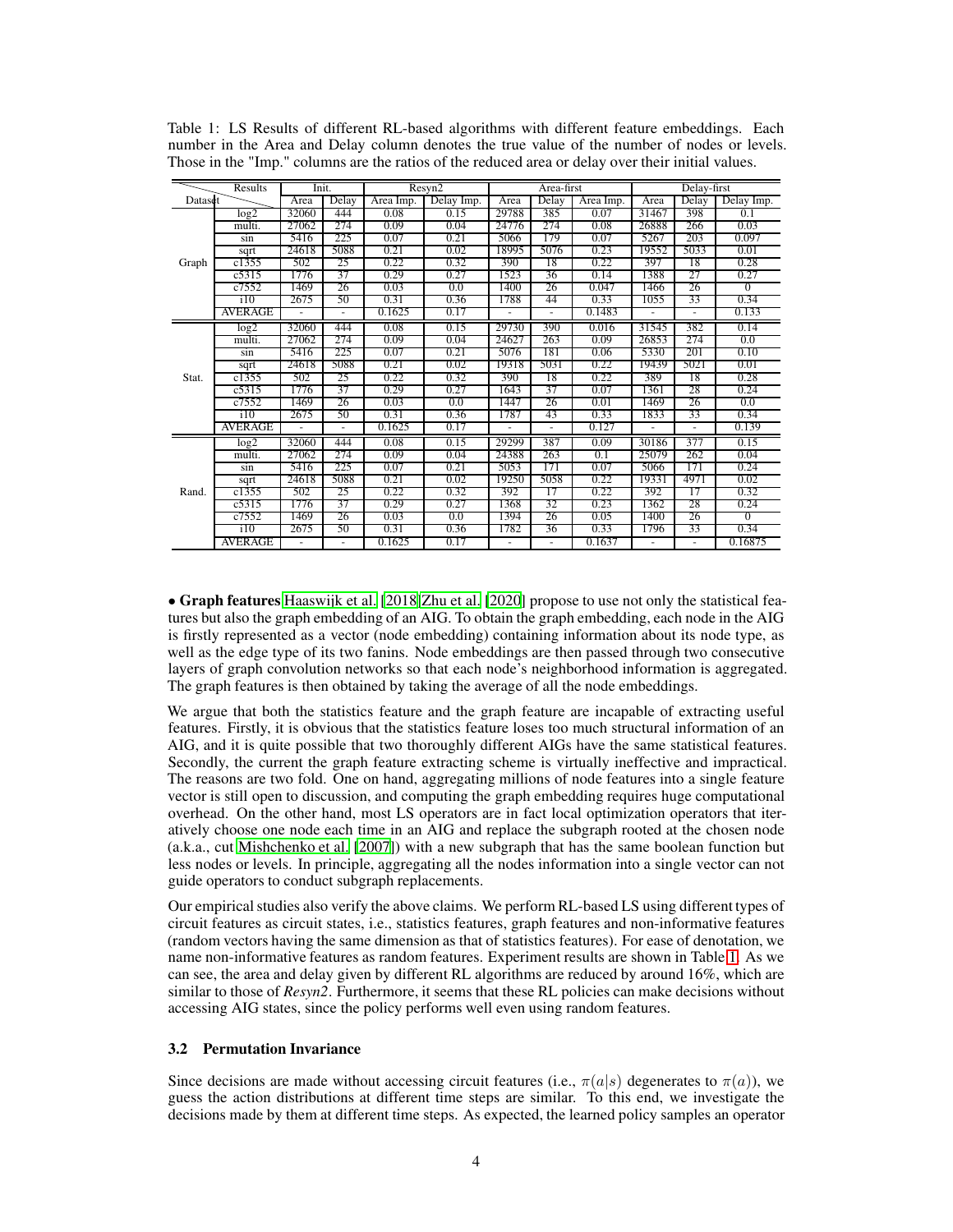

<span id="page-4-0"></span>Figure 1: Operator distributions of different circuits. Note that the maximum value of the y-axis is clipped to 0.5.

from an operator distribution that hardly evolves over time, where operator distributions for different circuits are illustrated in Fig [1](#page-4-0) (due to space limitation, we only show the operator distributions of the policy using random feature features. Policies using statistic features and graph features have similar results. Besides, we also show the learned operator distributions of the RL algorithm with an extended operator space, which we would discuss later).

The above finding suggests that operators may be permutation invariant to some extent. To verify it, for each circuit, we first sample an operator sequence (consisting of ten operators) according to the operator distribution shown in Fig [1,](#page-4-0) and then generate ten sequences by randomly shuffling the sampled sequence. Evaluation results of these randomly permuted sequences are shown in Table [3.](#page-5-1) As expected, there is only a minor difference among the results of these sequences, demonstrating that the performance of an operator sequence is almost permutation invariant. Based on these findings, we can conclude that although LS has an exponentially growing search space, the loss surface seems relatively flat and the (local) optima is easy to reach.

#### 3.3 Critical Operators

From Fig [1,](#page-4-0) we can see that the performance improvements are mainly determined by some frequently used operators, which we denote as critical operators, and RL-based algorithms could learn to discover these critical operators. Then we wonder if the performance would be further improved by involving new operators. In this regard, we re-implement the above RL algorithms with an extended operator space (newly added operators are *sopb, fraig, dsdb, blut*). As shown in Table [2,](#page-4-1) when more operators are used, the area remains similar but the delay is reduced from 0.82 to 0.52 (these numbers are the mean of the ratios of the area or delay of the optimized circuit over the those of the initial circuit, and the smaller, the better). The results make sense since most of the four newly added operators are good at delay optimization.

These results demonstrate that the newly incorporated operators do expand the optimization upper bound of LS and RL algorithms are still capable of discovering good operators suitable for different circuits.

Table 2: RL-based LS with more Operators. Each number in the table is the mean of ratios of the optimized area or delay over their initial values (the smaller, the better).

<span id="page-4-1"></span>

| Init. |       |      | Resyn2     |      | Area-first | Delay-first |       |  |
|-------|-------|------|------------|------|------------|-------------|-------|--|
| Area  | Delay |      | Area Delay |      | Area Delay | Area        | Delay |  |
|       |       | 0.83 | 0.82       | 0.83 | 0.84       | .009        |       |  |

In summary, we first find out that decisions made by RL policies do not depend on circuit features (states). The phenomenon in Subsection [3.2](#page-3-1) that the operator distribution does not evolve over time also verifies the state-agnostic property. Furthermore, it also indicates that operators are permutation invariant to some extent, which is supported by our experiments. Besides, we also observe that the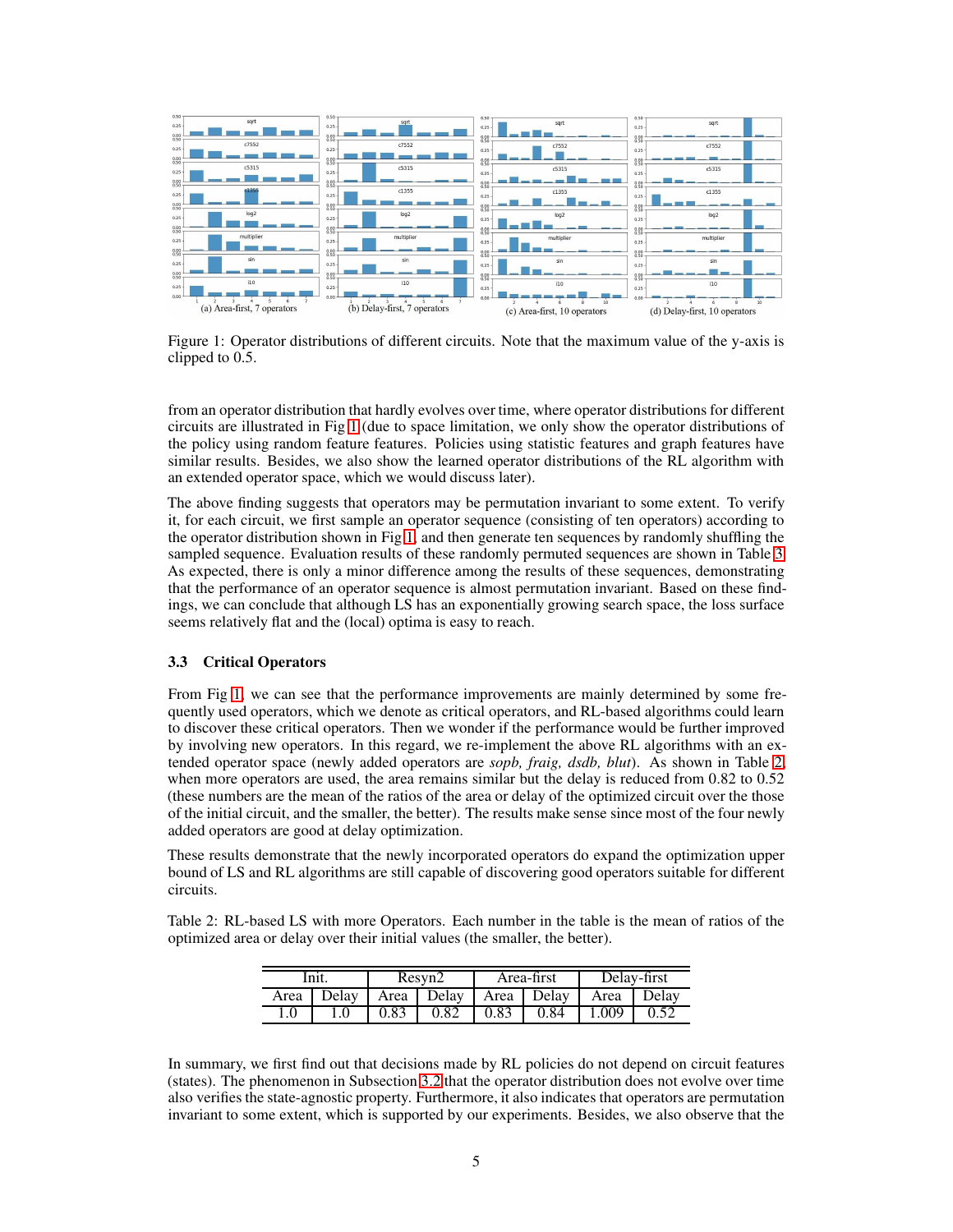<span id="page-5-1"></span>Table 3: Permutation Invariance of Operator Sequences. Ten randomly permutated sequences are evaluated for each circuit. Each number in the "Mean", "Max" and "Min" column denotes the area or delay of an AIG normalized by its initial values (the smaller, the better).

| Name   |      |      | Area-first |       | Delay-first |      |      |       |  |
|--------|------|------|------------|-------|-------------|------|------|-------|--|
|        | Mean | Max  | Min        | Std   | Mean        | Max  | Min  | Std   |  |
| log2   | 0.92 | 0.93 | 0.91       | 0.005 | 0.93        | 0.94 | 0.86 | 0.012 |  |
| multi. | 0.90 | 0.91 | 0.89       | 0.003 | 0.11        | 0.93 | 0.96 | 0.01  |  |
| sin    | 0.93 | 0.94 | 0.93       | 0.003 | 0.93        | 0.95 | 0.79 | 0.007 |  |
| sqrt   | 0.79 | 0.80 | 0.78       | 0.006 | 0.78        | 0.79 | 0.99 | 0.003 |  |
| c1355  | 0.77 | 0.78 | 0.76       | 0.004 | 0.78        | 0.85 | 0.77 | 0.019 |  |
| c5315  | 0.73 | 0.76 | 0.70       | 0.019 | 0.75        | 0.77 | 0.72 | 0.012 |  |
| c7552  | 0.94 | 0.95 | 0.94       | 0.004 | 0.95        | 0.96 | 0.93 | 0.006 |  |
| 110    | 0.68 | 0.72 | 0.64       | 0.02  | 0.71        | 0.74 | 0.67 | 0.024 |  |

performance could be further improved by incorporating new operators and RL is still capable of discovering critical operators.

## <span id="page-5-0"></span>4 Method

Though existing RL methods can learn policies with good performance, runtime is thoroughly ignored, which is of critical importance for real applications. Existing works [Hosny et al.](#page-8-5) [\[2020\]](#page-8-5)[Zhu et al. \[2020](#page-8-6)] propose to learn different policies for different circuits. For each circuit, time elapsed for the feature extraction process and RL training process is often hundreds of thousands of times that of *Resyn2*. Therefore, when there are a number of circuits to be optimized, the time required is totally unacceptable. In this section, we propose a method that learns a common policy for different circuits using RL, based on which a low-runtime common operator sequence is derived.

<span id="page-5-2"></span>

| Algorithm 1 RL-driven Common Sequence Design |  |  |  |
|----------------------------------------------|--|--|--|
|----------------------------------------------|--|--|--|

- 1: **procedure** RL TRAINING( $D$ ,  $T$ ) ⊳ RL training phase takes a circuit dataset  $D$  and the maximum training  $T$  step as inputs
- 2: Randomly Initialize a policy function  $\pi(a|s_r)$ , where  $s_r$  is sampled from a 4D uniform distribution each time  $\pi(a|s_r)$  is used

```
3: for i = 0, \cdots, T do
```
- 4: Randomly sample a circuit from the training set D.
- 5: Rollout an operator sequence following policy  $\pi(a|s_r)$
- 6: Update policy parameters using REINFORCE [Sutton and Barto](#page-8-10) [\[2018\]](#page-8-10)

```
7: end for
```
- 8: Return  $\pi(a|s_r)$
- 9: end procedure
- 10: **procedure** SEQUENCE DESIGN( $D$ ,  $\pi(a|s_r)$ ,  $L$ ) ⊳ Sequence design phase takes the training set D, the learned policy  $\pi(a|s_r)$  and the sequence length L as inputs
- 11: Initialize an empty sequence  $Seq$  and a performance metric  $m = 0$

```
12: for i = 0, \dots, 9 do
```
- 13: Sample a common sequence  $S_i$  with length L by following the learned policy  $\pi(a|s_r)$
- 14: Obtain the value of reduced area or delay  $m_i$  of the common sequence by evaluating it on the training set  $D$

```
15: Let m = m_i and Seq = Seq_i if m_i > m
```

```
16: end for
```
17: Return Seq

```
18: end procedure
```
The reason of choosing RL is as follows. According to our analysis in Section [3,](#page-2-0) we can reach a conclusion that LS is a MDP with a really special structure: given a circuit, the optimal action distribution at different time steps hardly evolve over time. This is analogous to a barrier-free 2-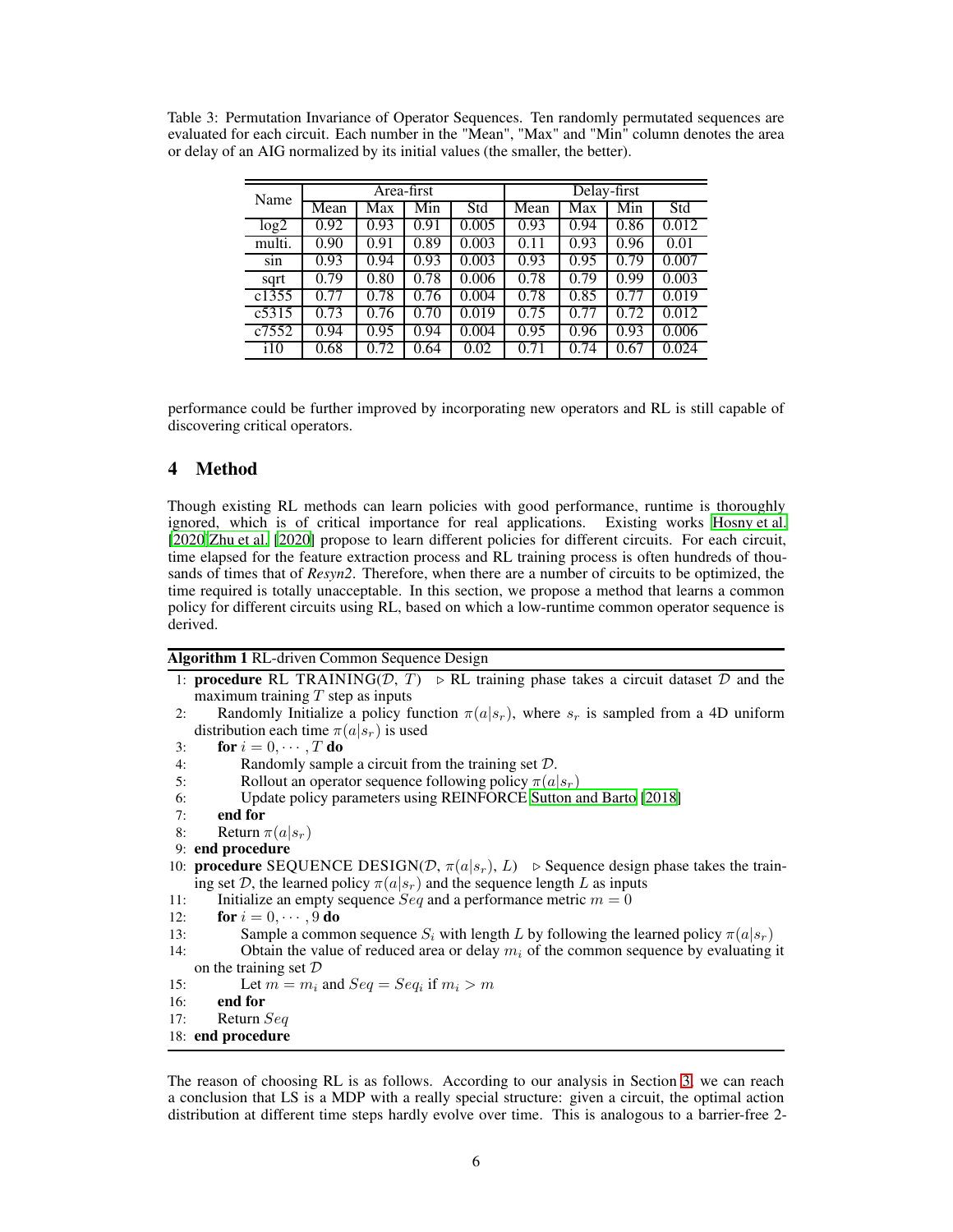dimensional navigation task. It is obvious that a talented agent should move towards the target position at each time step, and superficially, navigation decisions are made without accessing any states. For LS, an agent aims to push an initial AIG to another point (in the AIG space) that has less number of nodes or levels. Then executing an operator sampled from a fixed operator distribution at different time steps is analogous to executing a fixed action in the 2D navigation task. Accordingly, we continue to leverage RL algorithms with random state representations to learn policies, as done in Subsection [3.1.](#page-2-1) Using random features saves plenty of time especially when compared with the approach using graph features.

Furthermore, we need to learn a policy that can generalize to unseen circuits. Only in this way, we can avoid online learning a new policy for a new circuit, making RL a feasible approach for real applications. Fortunately, the operator distributions are similar to each other, as shown in Fig [1.](#page-4-0) Consequently, we expect a common distribution would work for different circuits. To this end, we no longer train a separate policy for each circuit. Instead, we train a shared policy on a training dataset consisting of multiple circuits. During the training phase, the algorithm randomly samples a circuit from the training dataset, rollouts an operator sequence using the currently learned policy and then performs policy gradient update using the collected data.

Additionally, observing that operators are somewhat permutation invariant, we further derive a common sequence based on the learned common policy. Specifically, we randomly sample 10 sequences (each composed of 10 operators) according to the learned policy and select the best-performed one based on their evaluation results on the training dataset. The selected common sequence can serve as an alternative to *Resyn2*, without modifying the structure of the ABC LS tool.

<span id="page-6-1"></span>Table 4: Results of different RL-based algorithms on the six unseen circuits from the EPFL benchmark. The 'Common' row is the results of our common sequence. Runtime is normalized by the elapsed time of the common sequence. Each number in the area and delay columns is the mean of ratios of the area or delay over their initial values (the smaller, the better).

| <b>Results</b>    |      | Init. |       | Area-first |         | Delav-first |       |         |
|-------------------|------|-------|-------|------------|---------|-------------|-------|---------|
| <b>Methods</b>    | Area | Delav | Area  | Delav      | Runtime | Area        | Delav | Runtime |
| Graph embeddings  |      |       | .89   | J.93       | $1000+$ | 10.92       | 0.943 | $1000+$ |
| Stats. embeddings |      |       | 0.91  | 0.992      | $200+$  | 0.9355      | 0.999 | $200+$  |
| Common sequence   |      |       | 0.876 | 1.94       |         | 0.845       | 0.95  |         |

In summary, our proposed method first learns a common policy on a training dataset consisting of multiple circuits through RL, and then derives a common operator sequence based on the learned policy. The common sequence can be directly used for new circuits without online learning or further adaptation. Our proposed method is demonstrated in algorithm [1.](#page-5-2)

# <span id="page-6-0"></span>5 Experiments

In this section we present the main results of our proposed method. We first evaluate its runtime efficiency and then its generalization ability to unseen circuits. The maximum training epochs  $T$ in algorithm [1](#page-5-2) is set to 200. Besides, in Section [5.2](#page-7-1) and [5.3,](#page-7-2) to meet with industrial demands, we extend the fixed operator set introduced in Section [2.3](#page-2-2) by adding the four operators *sopb, fraig, dsdb, blut* used in Section [5.2.](#page-7-1)

#### 5.1 Learning a Common Sequence

We feed the EPFL-Test dataset into algorithm [1](#page-5-2) and it returns a common operator sequence, which is directly evaluated on the left six circuits from the EPFL benchmarks [Amarú et al. \[2015\]](#page-8-12). Besides, the two RL algorithms using graph features and statistics features are re-implemented to learn a new policy online for each of the six circuits, as done in [Hosny et](#page-8-5) al. [\[2020\]](#page-8-5) and [Zhu et al.](#page-8-6) [\[2020\]](#page-8-6) (each policy is also trained for 200 epochs). Experiment results are shown in Table [4.](#page-6-1) As we can see, these RL-based online learning algorithms and our common sequence yield similar results, demonstrating that our RL-based common sequence design method is indeed capable of automatically generating common sequences that perform well on new circuits.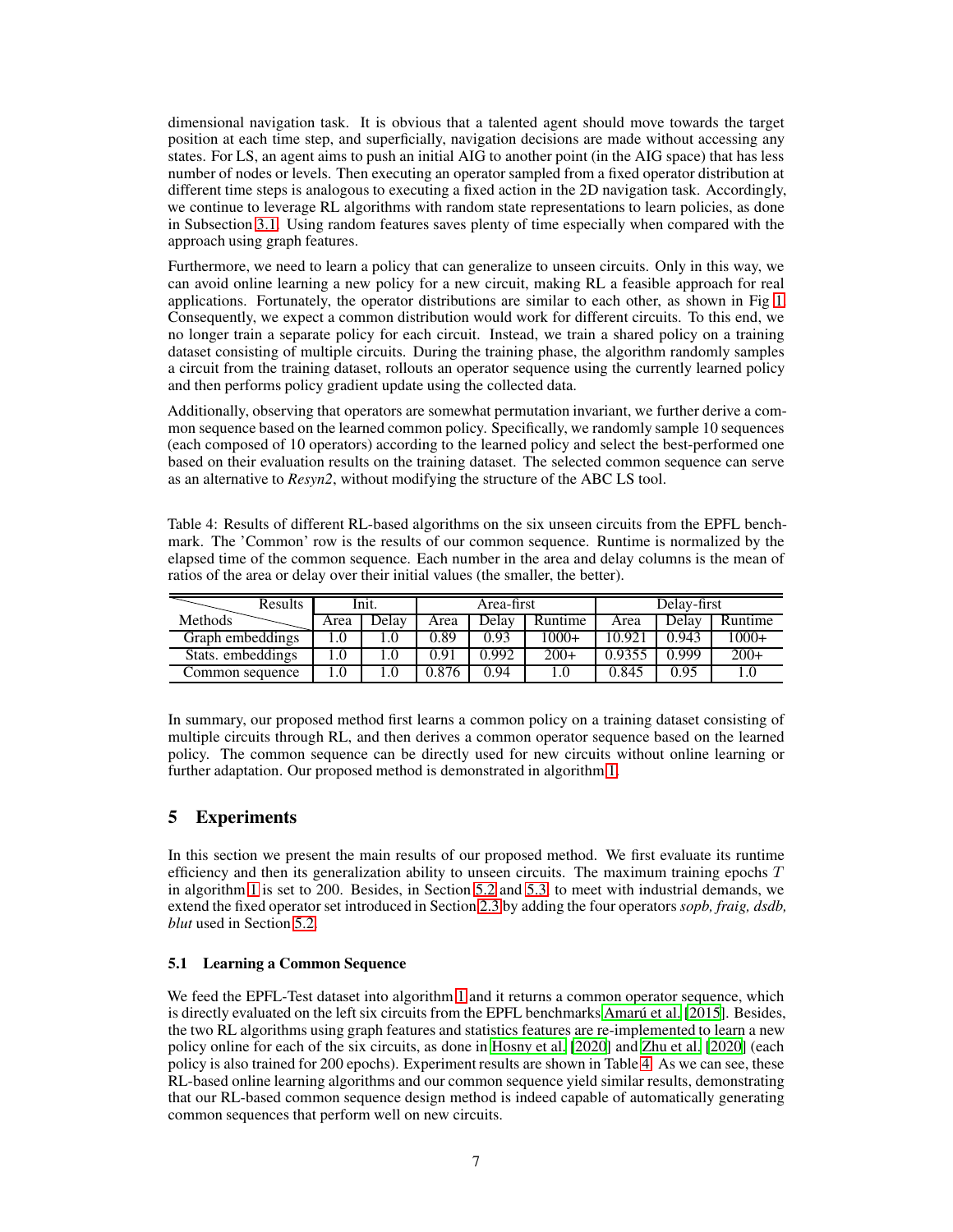Most importantly, since our method does not require online learning a new policy or searching a new sequence for an unseen circuit, its runtime cost is comparable with that of *Resyn2*. On the contrary, the RL algorithm using statistics features needs to learn a new policy for each unseen circuit, which takes more than two hundred times the runtime of ours. Worse still, the RL algorithm using graph features needs to extract graph features and the runtime cost is even worse. The online learning paradigm of existing RL solutions prevents them from real applications.

#### <span id="page-7-1"></span>5.2 Generalization to New Circuits

<span id="page-7-3"></span>Table 5: Generalization to new circuits. Each number in the area and delay columns is the average of the ratios of the optimized area or delay over their initial values (the smaller, the better). Runtime is normalized by that of *Resyn2.*

| Results    | Inıt. |       | Resyn2                   |       |         | Area-first       |       |         | Delav-first |       |         |
|------------|-------|-------|--------------------------|-------|---------|------------------|-------|---------|-------------|-------|---------|
| Dataset    | Area  | Delav | Area                     | Delav | Runtime | Area             | Delav | Runtime | Area        | Delav | Runtime |
| Training   |       |       | $\overline{\phantom{a}}$ | 0.70  |         | 0.72             | 0.68  | $1000+$ | $-$         | 0.47  | $1000+$ |
| Evaluation |       |       | 0.80                     | 0.87  |         | $\cdots$<br>U. 1 | 0.86  | ، ، ،   | 0.92        | 0.59  | J.V     |

To evaluate the generalization ability of our method, we introduce a private dataset (denoted as INDU) that was originally for industrial uses and consists of 40 circuits. We select ten of them as the training set and evaluate the common sequence on the rest. Results are shown in Table [5.](#page-7-3)

As observed, the common sequence significantly reduces the area (area-first) and the delay (delayfirst) on the training set to 0.68 and 0.47, respectively, and the two values are reduced to 0.77 and 0.59 on the evaluation set. Although the common sequence is trained on 10 circuits, it generalizes well to the left 30 circuits that do not appear in the training set. Besides, the common sequence only consists of 10 operators and is consequently runtime efficient.

Table 6: LS results on a large-scale circuit C347. Note that each number in the last row denotes the area and delay of the circuit *after technology mapping*.

<span id="page-7-4"></span>

| Circuit | Init.  |       |        | Resyn2 |         | Common Sequence |              |         |  |
|---------|--------|-------|--------|--------|---------|-----------------|--------------|---------|--|
|         | Area   | Delav | Area   | Delay  | Runtime | Area            | <b>Delay</b> | Runtime |  |
| C347    | 615886 | 223   | 365002 | 195    | 414s    | 344040          |              | 1655s   |  |

# <span id="page-7-2"></span>5.3 Evaluation on a Industrial Circuit

To meet with the industrial demand, we design a new common sequence by re-implementing our method on the entire INDU benchmark with slightly different configurations. Specifically, our previous experiments use the reduced number of nodes or levels *before technology mapping* as the reward function. Here we shift the reward function to the reduced amount of area or delay of an AIG *after technology mapping*. The learned common sequence (consisting of 10 operators) is then used to optimize a large-scale circuit named C347 with around 3,470,000 nodes and 700 levels. Results are shown in Table [6.](#page-7-4) Again, our method generates a common sequence that shows impressive performance on the circuit which is significantly different from the training set in terms of circuit scale (i.e., the number of nodes and levels).

# <span id="page-7-0"></span>6 Conclusion

In this paper, we propose a practical RL-based method that can automatically recognize critical operators and generate a common sequence for LS tasks. Specifically, we first investigate current RL-based methods and find out that the learned policy is state-agnostic and yields an operator sequence that is somewhat permutation invariant. In this regard, we propose to learn a common policy using RL and then derives a common sequence on the training set consisting of multiple circuits. Experiment results demonstrate that the common sequence can reduce the area or delay of different circuits and can be directly applied to new circuits without online learning or further adaptation. Furthermore, when more operators are used, our method is still capable of finding good operator distributions and generating common sequences that reduce the area and delay by a large margin.